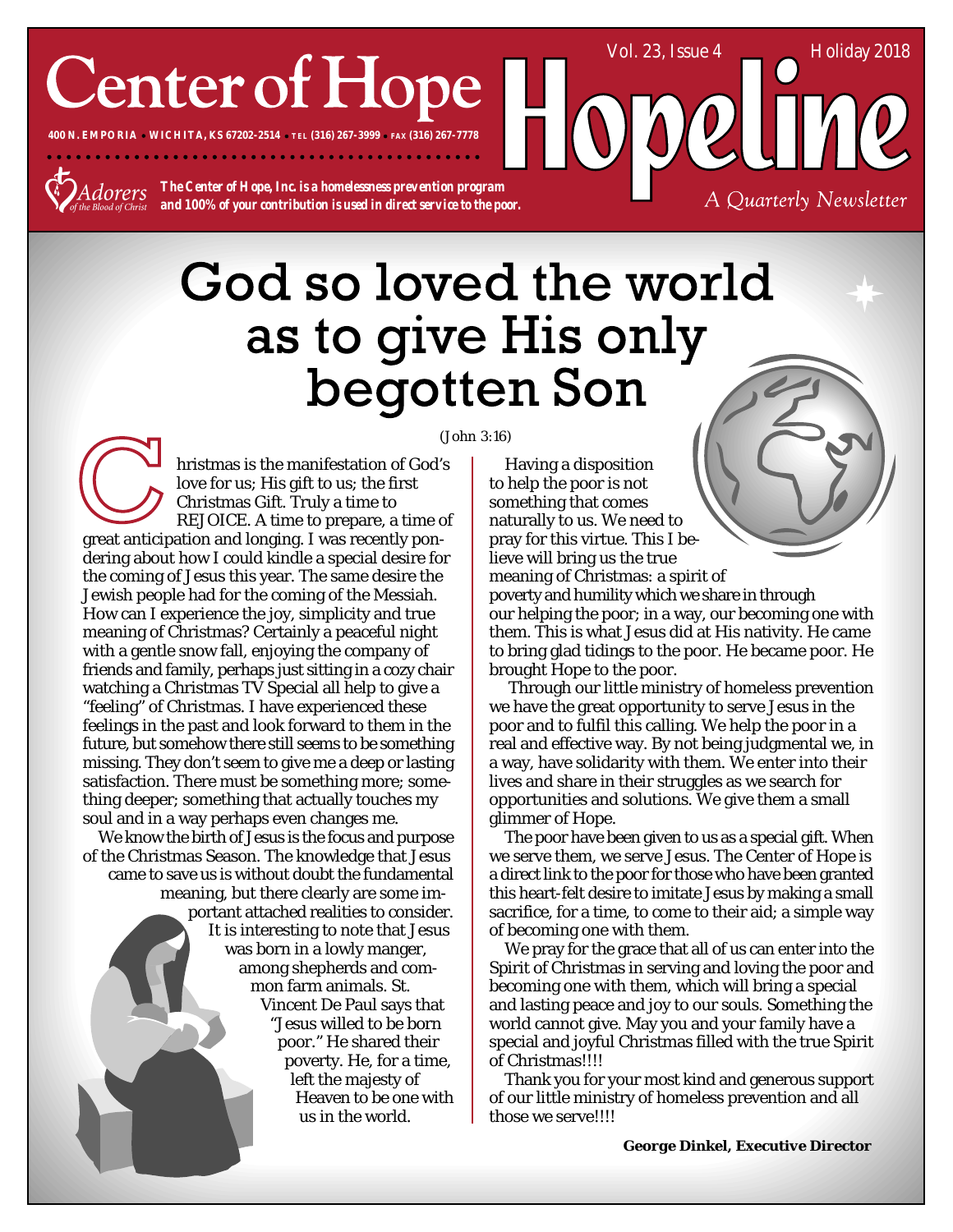Chair: J.V. Johnston Vice-Chair: Tom McGrath Secretary: Sr. Janet Rowley, ASC

**Board Members:** Sandi Baalman Johnnie Bell Larry Damm Glen Dolezal Jennifer Gantz Kathy Kehr Sr Angela Laquet, ASC Christopher Magana Angela McCoy Scot Pennington Collin Stieben Curtis Warren Joe Warren John Weir Sr. Susan Welsby, ASC Janice Yaeger **CENTER OF HOPE, INC.** *sponsored by the Adorers of the Blood of Christ* **Executive Director** George Dinkel **Staff:** Sr. Becky Balthazor, ASC Jane Hermann Adriana Palma **Volunteers: ASC Associates** Maralene Balthazor Mary Corrigan Drew Doffing Monica Doffing Jerry Dooley Brenda Eck Rebecca Elpers Jerry Ewald Vicky Glennon Bill Gress Donna Harris Debra Hartman Anne Hickerson Connie Hotze Andrew Jaramillo Victoria Jackson Rachel Lewis Vernon May Carol Meyer Rosemary Miano Sandra Nixon Vanessa O'Brien Anthony Osio Marilyn Osio James Ramsey Phyllis Ramsey Lori Rathert Cheryl Reichenberger Jeannie Rosenhamer Sr. Tarcisia Roths, ASC Dian Rusk Mary Santiago Treva Schaffer Jacqueline Schmidt Sr. Deborah Schovanec, ASC Eldon Schumacher Diane Simon

Sally Simon Elisabeth Sims Joe Stuhlsutz Lacey Vess Mary Jobe Waddill Barbara Wattman Larry Webb Linda Webb Marilyn Wells Nicole West Amber Wilson Carolyn Winn Janice Yaeger

#### COH Board of Directors:<br>
Center of Hope's 2019 Annual Dinner

The Center of Hope Annual Dinner will be Sunday evening, **April 28, 2019** at the Newman University Dugan Library. Our theme for the Dinner will be *"There is no place like home."* Please plan to attend as your support of this event provides much needed funds for rent and utility assistance. It's a fast paced evening with fun, food and drinks, and a great time to support those in need. Hope to see you there.



# **Bikes Wanted**

If you have an adult bicycle stored in your garage that you haven't ridden for years and it is just taking up space, we could use it to give to those we see that have no transportation. You can drop the bike off at our office during working hours on Monday through Friday.

Some of the requests we receive daily show how desperate many are who turn to The Center of Hope.

## Please Pray For Our Clients:

I am a mother of four children with the youngest being six-months. With my last child I was a high risk pregnancy with my unborn son having kidney problems. We have no heat, no hot water to take a bath, cannot cook or anything else. They are getting ready to take my house if I don't come up with some money. Can you PLEASE help me and my children? There is nowhere else to go.

I've been trying to call for weeks straight and understand that a lot of people need assistance! I'm about to get my electric cut off tomorrow, and was just trying to get an appointment if I can! It would be greatly appreciated, I just lost my daughter. I'm on my own and it will really be a big help.

I've been struggling financially and physically as a single parent after an abusive relationship. I was referred to you guys by a friend of mine.

I need assistance with utilities and rent to not become homeless. My husband and I are disabled and I have filed for disability and it is still pending. My husband's income is only \$1200 a month and we are really struggling. I am behind three months on rent and electricity. My electricity gets shut off on October 5, 2018.

I need help desperately! I am getting evicted today unless I can pay something to the landlord. I work fulltime but I got sick with a COPD flare-up and it landed me in the hospital hooked up to a breathing machine for a week. Please, please help me!

I really need help with my electric bill. They sent a shut off notice or that I needed to pay \$615 to keep it on. I just started my job and I have not yet had a full paycheck. I had a choice of either paying my electric bill or paying my rent and I decided my rent was the more important of the two. I am not the person to ask for help but this time I have no other choice than to ask for anything that will help me.

I'm on Social Security disability, lost the house and my utilities got shut off three weeks before I got my first check. It took five years to get it so I've been homeless for about a month-and-a-half. It's getting cold, I need help please and food.

I just got out of an abusive relationship. I am now staying with my mom but being with her is no better. She's trying to encourage me to go back to him after he threw me into a wall and choked me on my birthday. I need somewhere safe to go before he finds me again. Please help me. I'm running out of options.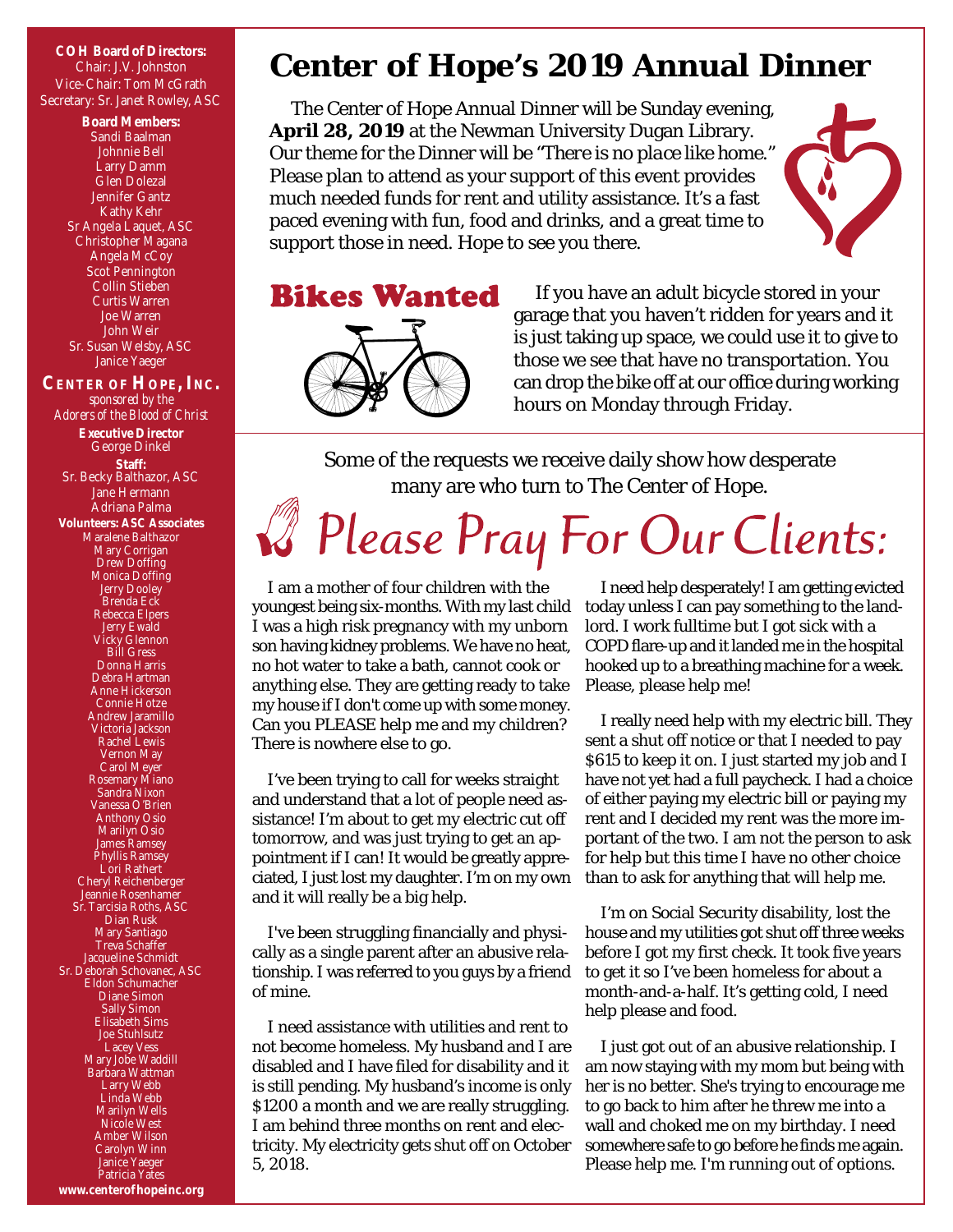## **SPOTLIGHT** ON CASE MANAGEMENT



*A client and her daughter working on the Weavers of Hope Project.*

 **Dulce** recently secured a management position and is starting at \$15 an hour. She is a single mother with four children. She continues in the case management program.

 **Tenara** has put a total of 1005 volunteer service hours in at the Urban League Rise Up for Youth program. She enjoys assisting with the youth activities. Tenara will soon complete the traffic fine program and get her license re-instated.

 **Shemika** completed her probationary period at her job and was offered permanent employment. This will give her more financial security so that she can address some very serious child support concerns.

 **Christal** is working full-time at the VA and attending Butler Community College. She hopes to finish her first semester in the RN program with a B.

 **Samantha** completed all her requirements for St. Francis and the court system and this past month she and her son were re-unified as a family.

**Congratulations to the above case management participants. All their hard work has paid off!!!**

#### **Give alms and behold, everything will be clean for you. (Luke 11:41)**

The definition of *Alms* is: money or food given to poor people.

As we prepare our homes by cleaning and decorating for Christmas, it might be an opportune time to also clean and decorate our Spiritual Homes.

#### **CENTER OF HOPE RECOGNITION GIFTS**

#### **IN MEMORY OF**



Jim Kastens Kenneth Owens Cairn Shaw

#### **IN HONOR OF**

George Dinkel Larry Andrew Klenda Rachel Lewis



The Center of Hope is in need of a few volunteers to help with phone calls and completing client intake

the hours are flexible, and the comradery is wonderful. *There is no pay, but the retirement package is heavenly.*

**Please give us a call at 316-267-3999 if you are interested. Thanks!!!**

*Though I am not bound to anyone, I became a slave to all. To the weak I became weak. - I became all things to all men That I might at least save some I was eyes for the blind and feet for the lame; I was a father to the poor. - I became all things to all men That I might at least save some.* 1 Corinthians 9

forms. The work is easy,

Needed

Volunteers